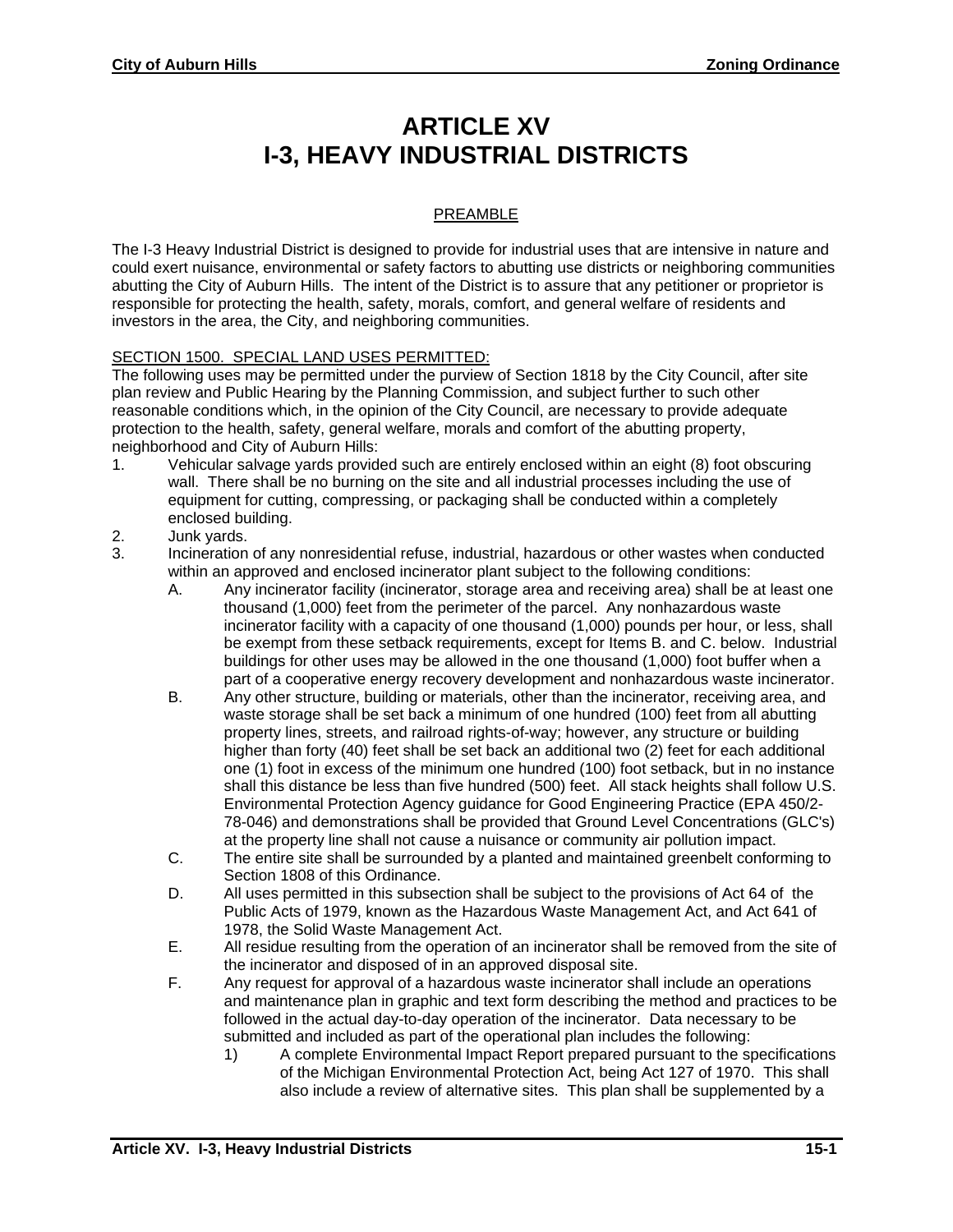detailed analysis of impacts from noise, vibration, odor, visual impairment and air pollutants past the property line and in the surrounding communities.

- 2) A copy of Act 64 of the 1979 hazardous waste disposal facility construction permit with all attachments, and/or Act 641 of 1978 permits with all attachments.
- 3) A copy of Act 348 of 1965 Air Quality Permit with all attachments.
- 4) A market analysis report indicating the economic feasibility of the proposed use.
- 5) A site operational plan describing the methodology of transfer of wastes from vehicles to the incineration point, methods of mitigating hazardous waste spills and accidents, staffing expectations, hours of operation, and methods for closing and removal of the buildings, structures, and facilities should the incinerator cease operation for a period exceeding six (6) months. Such plan shall be reviewed by the City Environmental Review Board.
- G. Paved access with curbing that will retain rainfall and potential spills shall be available to each site, and each site shall abut a paved major thoroughfare proposed to be at least one hundred and twenty (120) feet in existing or proposed right-of-way.
- H. All storage drums, or material to be incinerated, other than that stored in large holding tanks, shall be stored within a totally enclosed building(s). In addition, loaded tank trucks shall be parked only within a diked area which shall be at least one and one-half (1 1/2) times the volume of the amount to be stored, and shall not include the access road(s).
- I. There shall be no unlicensed or non-manifested carriers on the site at any time.<br>J. All facilities for rail tank cars or other rail container cars shall be provided with st
- All facilities for rail tank cars or other rail container cars shall be provided with storage facilities under the storage rails to assure that any spillage shall be contained until removal to the approved storage area. Said storage shall be at least one and one-half (11/2) times the volume of the amount to be stored.
- K. Security methods including fencing for the incinerator facility shall be submitted with the required site plan.
- L. Fire and explosive hazard control shall be outlined and submitted with the required site plan.
- M. Methods of controlling and avoiding any spillage of liquids or materials into the storm sewer system or off the property shall be outlined for all operational areas, including access.
- N. The storage capacity of the material to be incinerated on the site shall not exceed twenty (20) days at the rated capacity of the plant. Residue storage shall not exceed one hundred and twenty (120) cubic yards at any time, and shall be stored inside on a contained concrete or superior surface.
- O. The site for the disposal facility shall be at least five hundred (500) feet from any existing or proposed overhead utility lines.
- P. Facilities shall be provided for washing all carriers and containers prior to departure from the disposal site. An approved method shall be provided to store used liquids used for washing until movement to the approved disposal site.
- 4. Barrel reclamation or recycling operations.
- 5. Waste lagoon ponds subject to the following conditions:
	- A. In no instance shall a waste lagoon pond be closer than one hundred and fifty (150) feet to a road right-of-way or abutting residential district.
	- B. An eight (8) foot completely obscuring wall or fence shall be erected around the entire site, and control gates for ingress and egress shall be installed. In lieu of a wall or fence, an earth embankment in the form of a berm with a minimum height of eight (8) feet may be utilized at the discretion of the City Council upon recommendation by the Planning Commission.
- 6. Mushroom plants and farms, cattle feeder lots, and chicken farm and egg factories shall be allowed subject to the following conditions:
	- A. The plant structure shall be located no closer than one hundred and fifty (150) feet to public right-of-way, or to any adjacent property line.
	- B. The area utilized for the dispensing of waste material shall be no closer than three hundred (300) feet to any public right-of-way, or to any adjacent property line.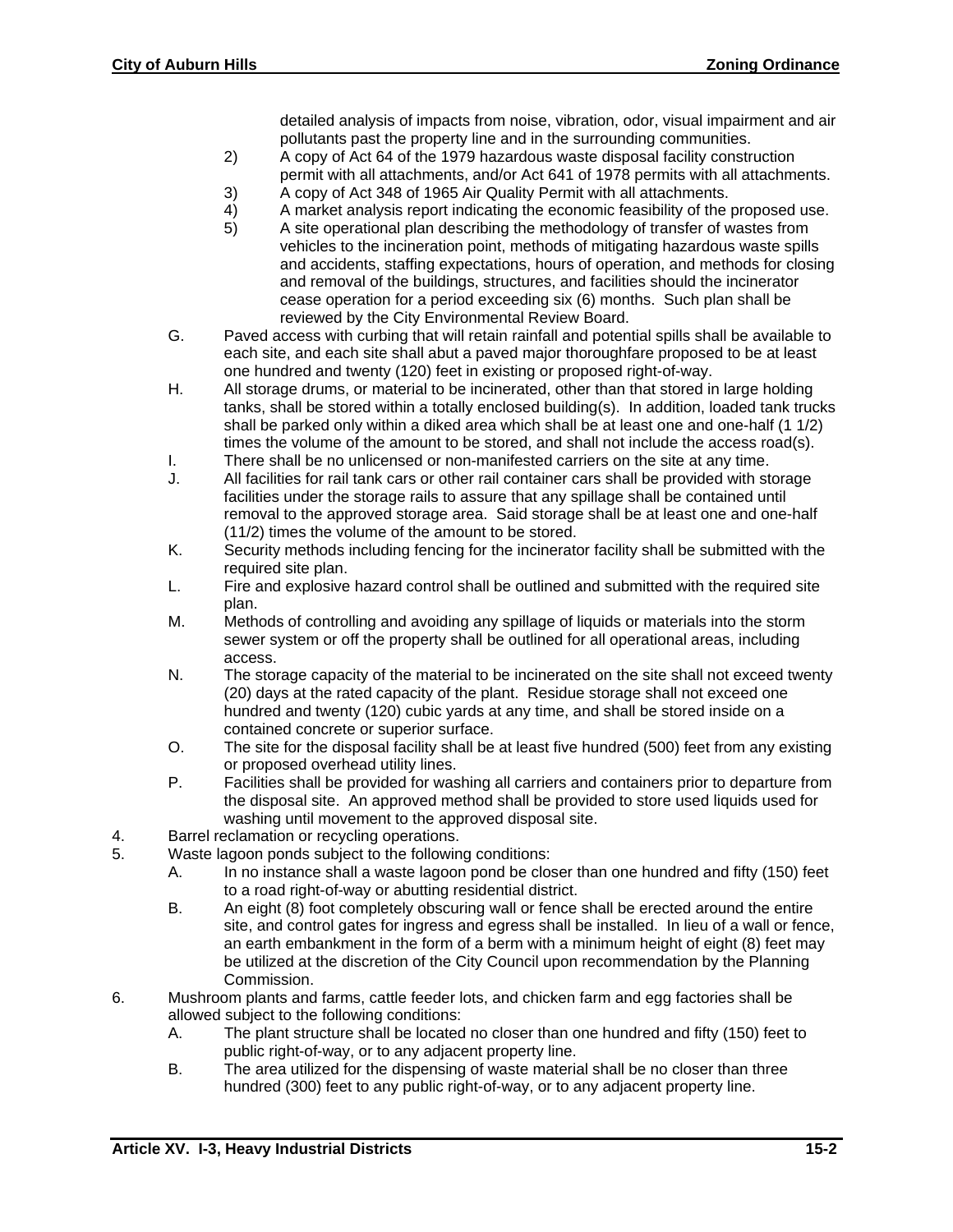- C. All requirements of Performance Standards, Section 1807, shall be strictly adhered to.
- D. No residential structure on the site, either permanent or temporary, shall be placed closer than five hundred (500) feet to any mushroom growing plant.
- 7. Gun clubs, whether operated for profit or not, shall be permitted provided the following conditions are met:
	- A. All Federal, State, or County and City codes and ordinances in regard to firearms shall be strictly adhered to.
	- B. In no instance shall a firearm be discharged closer than one thousand (1,000) feet to an existing residence.
	- C. In no instance shall a firearm be discharged on any range in any gun club without the presence of an employee of the gun club for supervision.
	- D. A site plan for the range, whether indoor or outdoor, shall be submitted to the Planning Commission in compliance with Section 1815 clearly indicating all safety provisions to assure that any missile fired within the confines of a gun club shall not carry into or over an adjacent district or area.
	- E. A six (6) foot high chain link fence shall be provided around the entire gun club site to assure that individuals will not unknowingly trespass on the property, particularly where firearms are being discharged.
	- F. Any other provision which the City Council deems necessary to assure the health, safety, and general welfare of the inhabitants of the City of Auburn Hills and adjacent communities.
- 8. Slaughter houses and abattoirs shall be permitted subject to the following requirements:
	- A. All requirements of Performance Standards, Section 1807, shall be strictly adhered to.<br>B. The physical plant structure, and pens. stockvard, or cages shall in no instance be clos
	- The physical plant structure, and pens, stockyard, or cages shall in no instance be closer than two thousand (2,000) feet to any adjacent residential district.
	- C. A six (6) foot high chain link fence shall be provided around the entire site to assure that individuals shall not unknowingly trespass on the property, particularly the stockyard area.
	- D. The site shall have at least one (1) continuous boundary five hundred (500) feet in length along a major thoroughfare of at least one hundred and twenty (120) foot existing or proposed right-of-way.
- 9. Utility and public service facilities and uses such as gas regulator stations and electrical substations.
- 10. Auto race tracks subject to the following conditions:
	- A. All parking shall be provided as off-street parking within the boundaries of the development and shall meet the requirements of Sections 1804 and 1805.
	- B. All access to the parking areas shall be provided from a major thoroughfare of one hundred and twenty (120) feet in existing or proposed right-of-way.
	- C. All sides of the development not abutting a major thoroughfare shall be provided with an one hundred (100) foot wide greenbelt planting, and fence or wall, so as to obscure from view all activities within the development. Said planting shall be in accordance with Section 1808.
	- D. Such use shall be on the interior of the District, or abutted on all sides by another I (Industrial) District.
- 11. Horse race tracks subject to the following requirements:
	- A. All parking shall be provided as off-street parking within the boundaries of the development and shall meet the requirements of Sections 1804 and 1805.
	- B. All access to the parking areas shall be provided from a major thoroughfare of one hundred and twenty (120) feet in existing or proposed right-of-way.
	- C. All sides of the development not abutting a major thoroughfare shall be provided with an one hundred (100) foot wide greenbelt planting, and fence or wall, so as to obscure from view all activities within the development. Said planting shall be in accordance with Section 1808.
	- D. Such use shall be on the interior of the District, or abutted on all sides by another I (Industrial) District.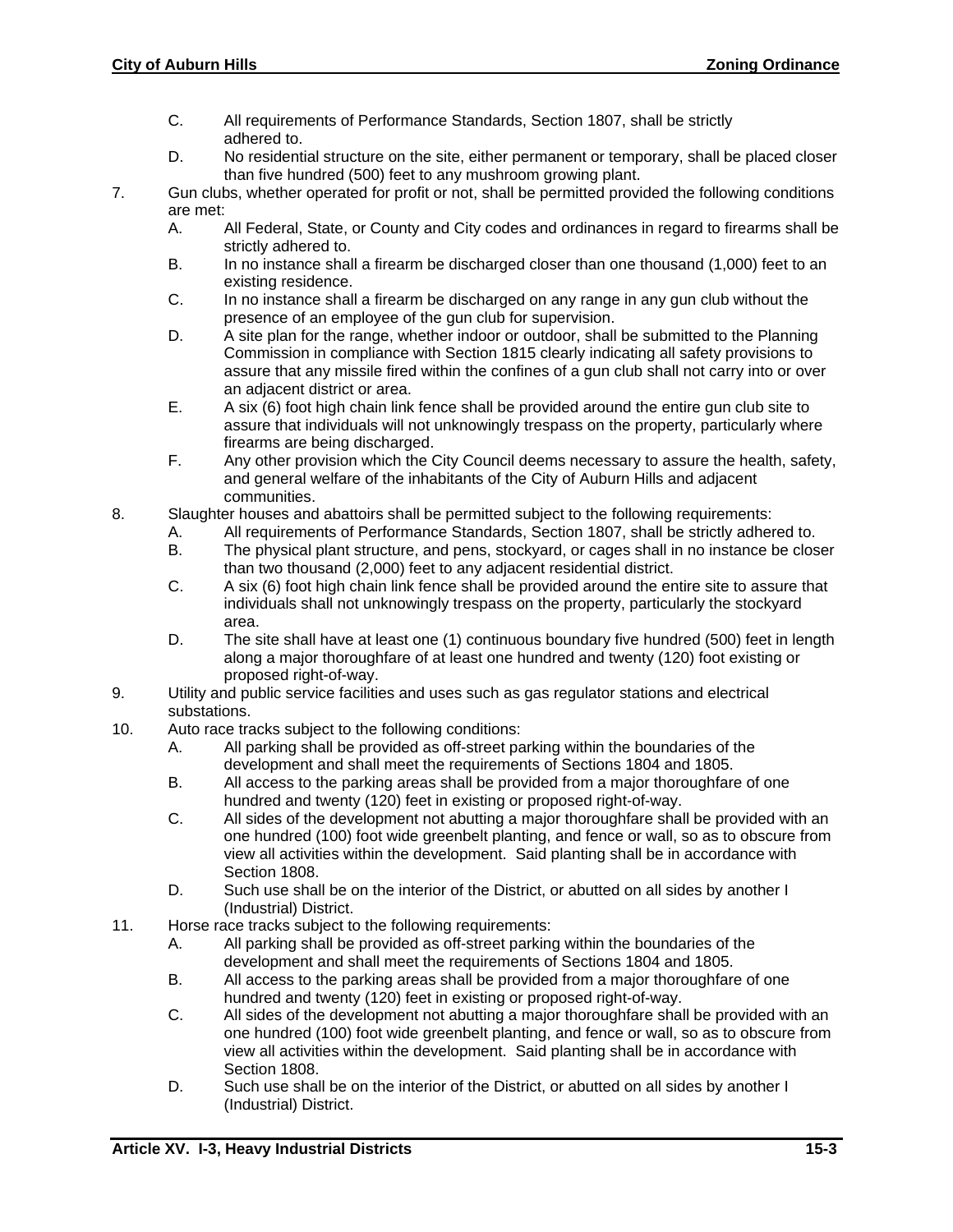- 12. Commercial composting operations which include, but are not limited to, material storage, curing, processing, and composting shall be subject to the following conditions:
	- A. The site shall be a minimum of twenty-five (25) acres in size.
	- B. The operation shall not create a nuisance to nearby residents and property owners, which nuisance shall be defined as any activity or composting that creates odors, insects, dust, noise, or other annoyance which either constantly or occasionally unreasonably interferes in the comfortable enjoyment of life or property.
	- C. Anaerobic composting shall not be permitted. All composting operations shall use only aerobic composting methods and shall operate in a manner that prevents anaerobic composting from occurring to any significant extent.
	- D. A site plan shall be submitted which details the following:
		- 1) Isolation distances to property lines, residences, surface water, wells, and sensitive receptors as required by the State of Michigan shall be documented; with the additional restrictions that compostable materials be setback a minimum two hundred (200) feet from any property line and one-thousand (1,000) feet from any residential dwelling.
		- 2) All on-site driveways and roads shall be constructed with concrete paving and shall be designed and constructed that traffic will flow smoothly and will not be interrupted by inclement weather.
		- 3) The perimeter of the composting facility must be maintained with a fifty (50) foot wide vegetative strip and secured so as to prevent illegal dumping and restrict entry.
		- 4) Storage of compostable materials shall take place on a prepared windrow pad. A windrow shall not exceed twelve (12) feet in height. The surface of the pad shall be capable of withstanding wear and tear from normal operations and shall allow for year round operations. Unless soils are sufficiently permeable to not allow standing water, the pad shall be graded at a minimum of two (2) percent slope to minimize ponding of water where composting material is received, processed, composted, cured or stored.
		- 5) The composting facility site shall be graded to provide an adequate drainage pattern for runoff, as well as protection to adjoining properties from stormwater runoff. No composting operations or storage of compostable material shall take place on hills or inclined surfaces or on surfaces that do not provide sufficient stability, in all weather, for heavy equipment used in the composting operation.
		- 6) Any runoff generated during mixing or composting shall be collected and reintroduced into the compost pile, directed to a sanitary sewer, if available, and permitted, treated on-site or transported by a liquid industrial waste hauler which is properly licensed under the Michigan Liquid Waste Haulers Act.
		- 7) Access to a composting operation shall be gained only from a major thoroughfare with a planned right-of-way of at least one hundred and twenty (120) feet. The City Council may waive this requirement, if access is onto a paved road and the use of that road will not unreasonably interfere in the use of nearby properties.
	- E. An operations plan shall be provided at the time of submittal which details the following:
		- 1) A noise, odor, and fugitive dust and litter control plan.<br>2) Worker health, training, and safety plan
			- 2) Worker health, training, and safety plan<br>3) A detailed statement shall be provided a
			- 3) A detailed statement shall be provided as to what procedures will be followed and what methods and equipment will be used to ensure that:
				- a. There will be a sufficient supply of oxygen to keep the process aerobic.
				- b. Sufficient airspace and permeability will be provided so as to have an adequate supply of oxygen available to the composted materials.
				- c. The bacteriological action will not exceed 70 degrees Celsius.
				- d. Sufficient air movement to carry away excess moisture will be provided.
				- e. There will be adequate turning of the materials being composted.
			- 4) All compostables will be shredded or ground by the composting facility operator and placed in a windrow the same day as delivery.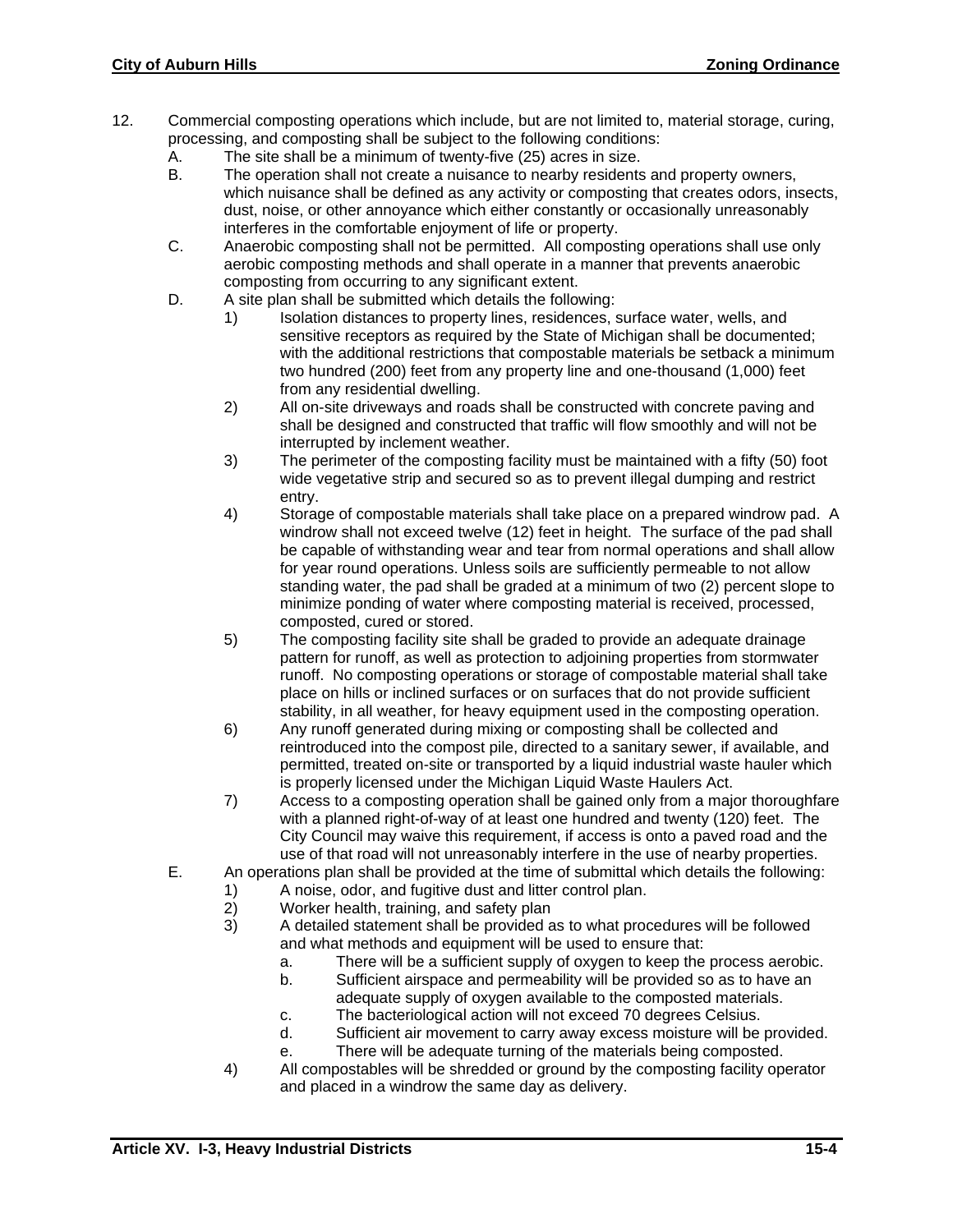- 5) Details of any similar operations carried on by the operator, along with the operator's training and experience in composting.
- 6) Source(s) of the compostable materials.
- 7) Estimated types and quantities of materials to be delivered to the composting facility in weight and volume, including documentation that carbonaceous compostable material will be available on site prior to the introduction of nitrogenous yard wastes.
- 8) The type and daily number of vehicles to be used in the proposed operations quantified by season.
- 9) Sufficient equipment on-site to properly manage the composting process and to ensure that the composting facility operates in accordance with this Ordinance.
- 10) A written contingency abatement plan acceptable to the City to provide for corrections of any operational deficiencies that may occur at the facility. The plan shall, at a minimum, specify all of the following:
	- a. Identification of supervisory personnel responsible for putting into effect and the method by which supervisory personnel may be contacted. This information shall be posted on the site.
	- b. Mechanism by which offending odor, source contaminant run-off, or other operational deficiencies will be prevented.
	- c. Method by which compostables spilled by customers shall be collected and disposed of.
	- d. Criteria and method by which routine operations will recommence.
	- e. Method by which incoming material will be halted, hauled, or directed to an alternate facility.
- 11) Plan for finished material once composting has been completed.
- 12) The proposed use of the land after the composting operation is completed. F. Every composting facility operator shall maintain and keep business records at the site which at a minimum shall include, but not be limited to records showing:
	- 1) The number of employees or independent contractors who are involved in the composing facility.
	- 2) The nature and quantity of any equipment used by the composting facility.
	- 3) Number of vehicles entering the site each day.
	- 4) Name and address of the company or individual making a delivery as well as the source of the material and the municipality of origin.
	- 5) Type and quantity of compostable material received.
	- 6) When windrows are turned and the temperature and moisture content of windrows prior to turning.
	- 7) Complaints received and actions taken.
	- 8) Sampling procedures and results of material tests taken.
	- 9) Any other records necessary for the City to monitor compliance with this Ordinance.
- G. The City and its officials, including designated agents and employees, shall have the right to inspect any composting facility to determine compliance with this Ordinance including review of the operating records. The City shall provide twenty-four (24) hours notice prior to examination of any such operating records. The composting facility operator and owner, including their agents and employees, shall cooperate fully with the City with respect to any such inspections.
- H. No composting facility may operate in the City unless the property owner, or a composting facility operator with the approval of the property owner, shall have first obtained a Special Land Use Permit. The Special Land Use Permit approval may only be granted by the City Council in one (1) year or less increments. Prior to operation, the operator and/or property owner shall:
	- 1) Pay an annual inspection fee of two-thousand and five hundred (\$2,500) dollars and one-time closure review fee of two-thousand and five hundred (\$2,500) dollars.